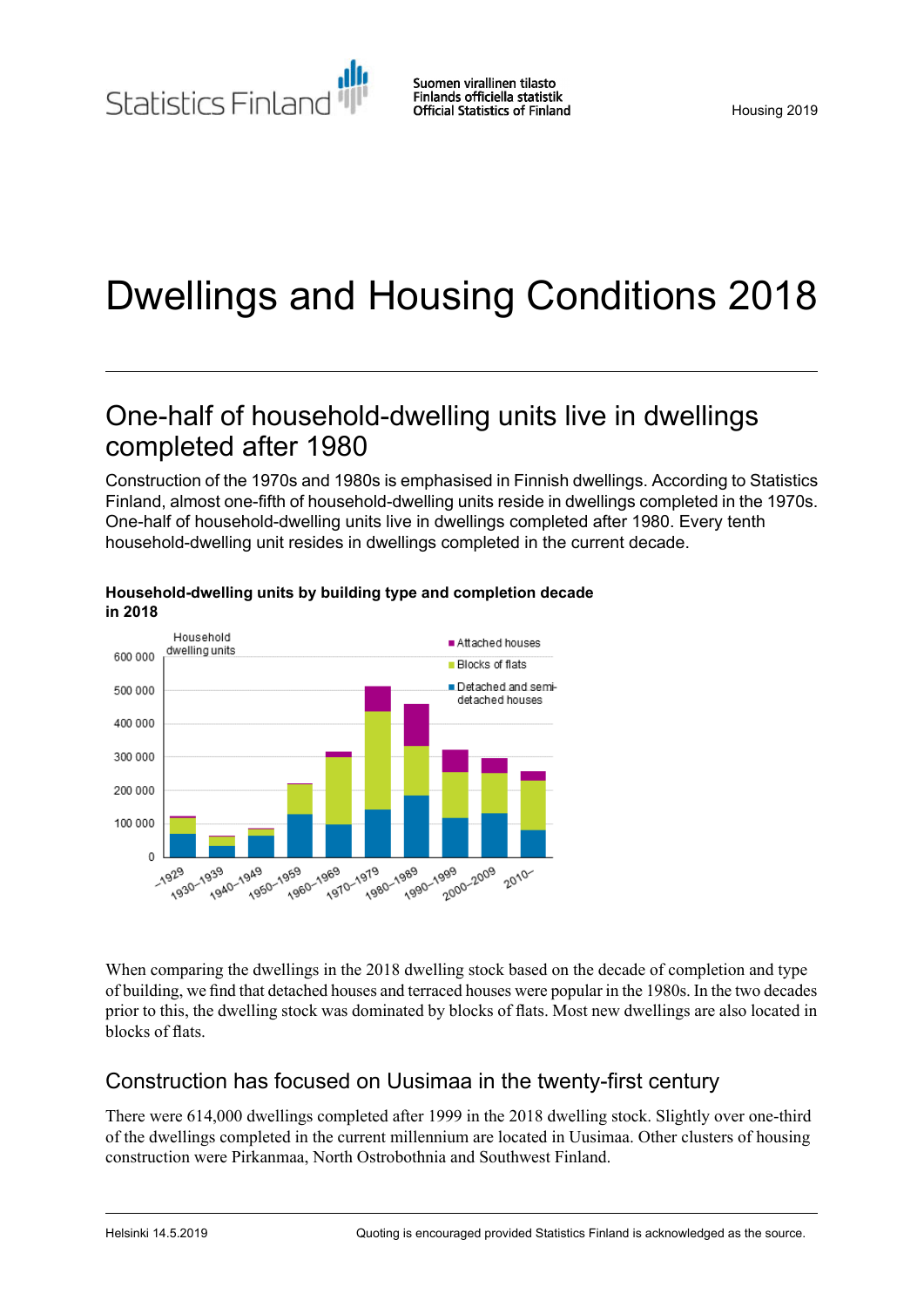#### **Dwellings completed in the 2000s by region in 2018, %**



### Number of those living alone continues growing

Over the last decade, one of the clearest trends in housing has been that living alone has become increasingly common. This development continued also in 2018. In comparison with the previous year, the number of persons living alone grew by 2.5 per cent. There were nearly 1.2 million persons living alone, which was 44 per cent of all household-dwelling units.

The medium size of household-dwelling units fell below two for the first time in 2018 and was 1.99. The number of two-person households increased slightly from the previous year, but the number of household-dwelling units with more members fell.



#### **Household-dwelling units by number of persons in 2005 to 2018**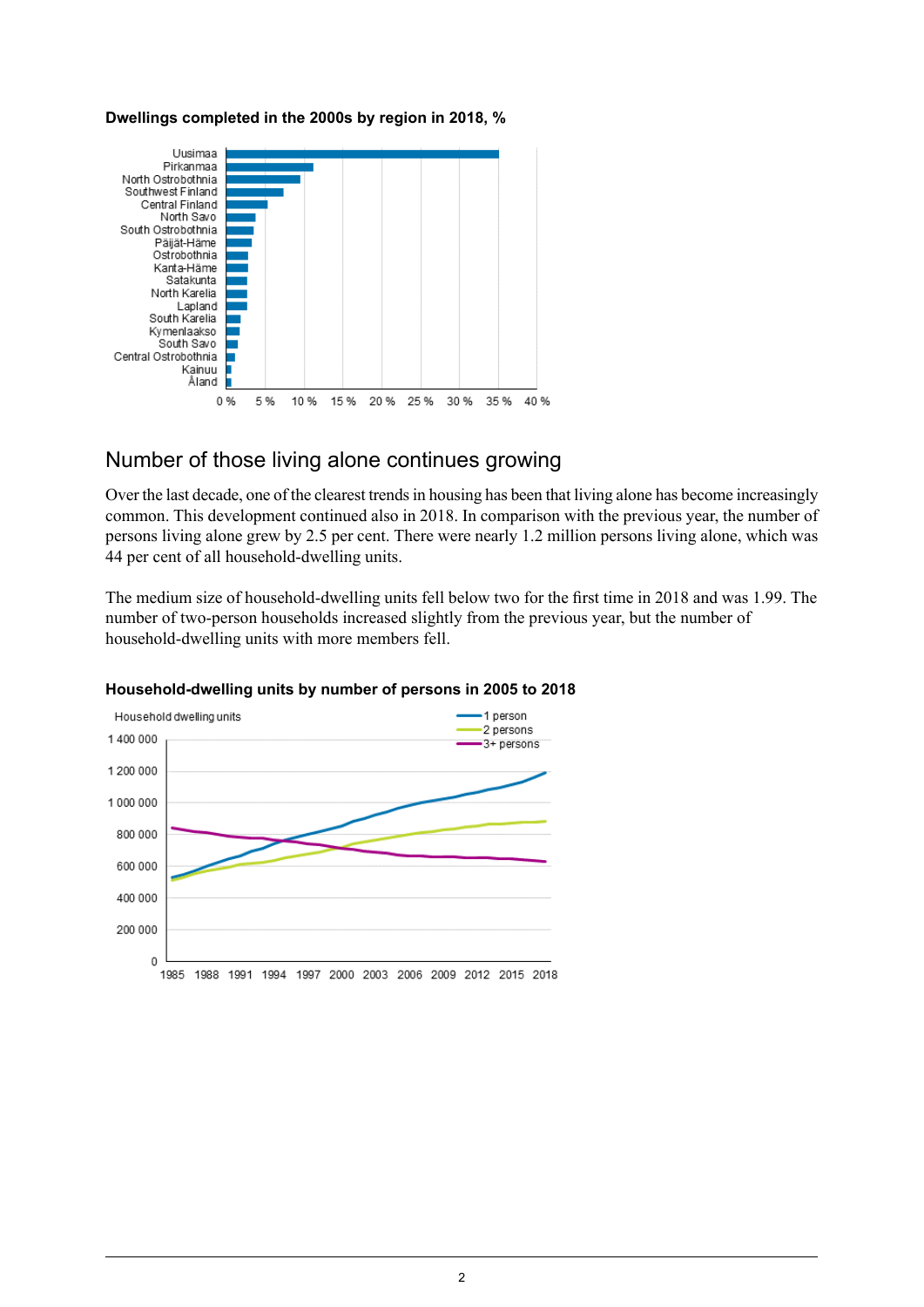# **Contents**

### Tables

| Appendix tables |  |
|-----------------|--|
|                 |  |
|                 |  |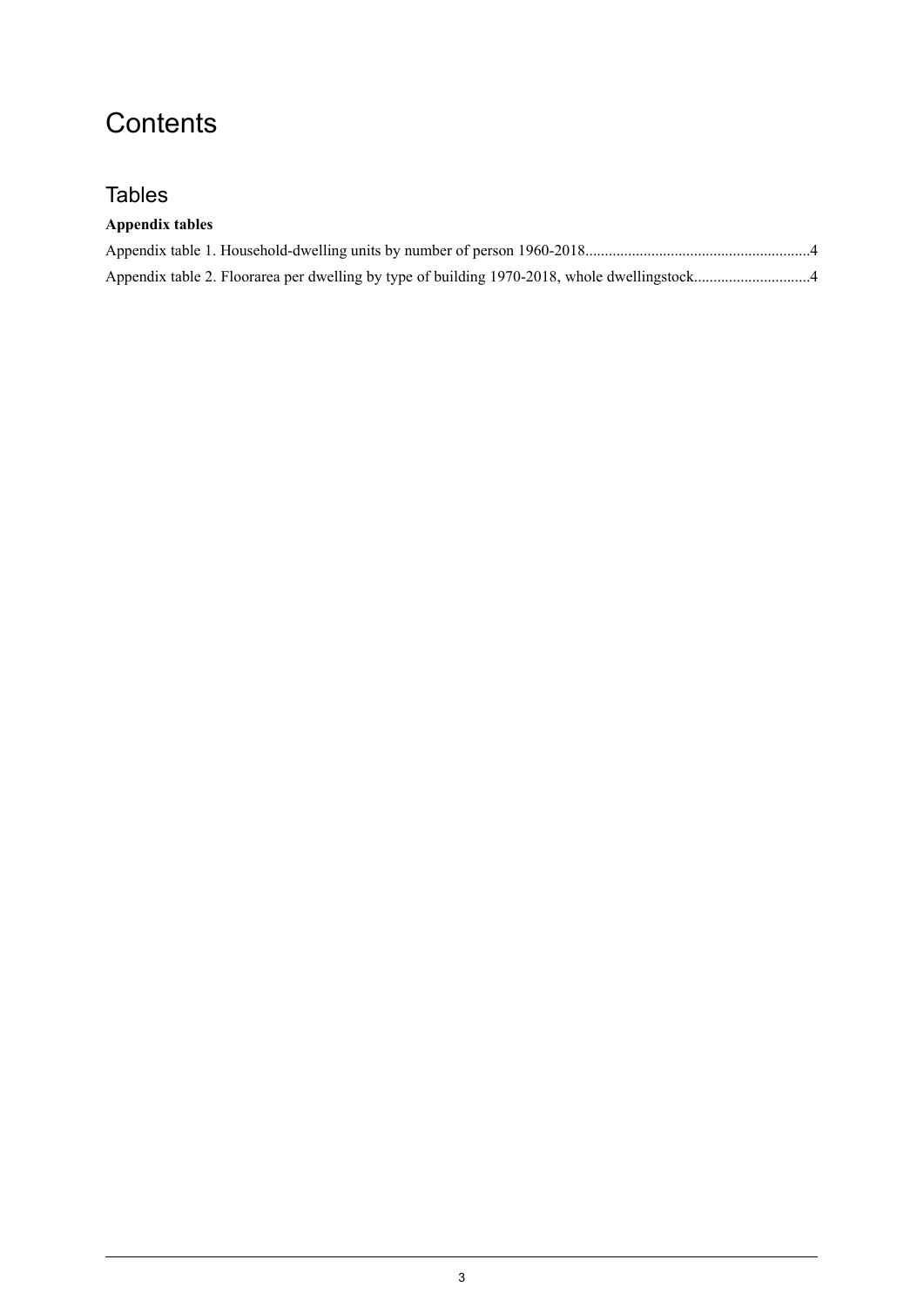# Appendix tables

### <span id="page-3-0"></span>**Appendix table 1. Household-dwelling units by number of person 1960-2018**

<span id="page-3-1"></span>

| Year | Number of person |             |         |         |         |                                             |  |  |
|------|------------------|-------------|---------|---------|---------|---------------------------------------------|--|--|
|      | Total            | 1 person    |         |         |         | 2 persons 3 persons 4+ persons Average size |  |  |
| 1960 | 1 204 385        | 188 995     | 245 921 | 229 824 | 539 645 | 3,34                                        |  |  |
| 1970 | 1420723          | 288 970     | 323 640 | 284 336 | 523 777 | 2,99                                        |  |  |
| 1975 | 1 567 941        | 376 904     | 392 367 | 322 321 | 476 349 | 2,73                                        |  |  |
| 1980 | 1781771          | 482 476     | 457 667 | 345 769 | 495 859 | 2,64                                        |  |  |
| 1985 | 1887710          | 532 094     | 514 825 | 347 127 | 493 664 | 2,56                                        |  |  |
| 1986 | 1916 606         | 551 369     | 532 147 | 345 669 | 487 421 | 2,53                                        |  |  |
| 1987 | 1947574          | 573 248     | 551 640 | 343 287 | 479 399 | 2,50                                        |  |  |
| 1988 | 1981693          | 600 717     | 569 977 | 339 981 | 471 018 | 2,46                                        |  |  |
| 1989 | 2 008 531        | 624 762     | 583 894 | 335 155 | 464 720 | 2,44                                        |  |  |
| 1990 | 2 036 732        | 646 229     | 597 928 | 332 295 | 460 280 | 2,42                                        |  |  |
| 1991 | 2 065 937        | 668 967     | 610 619 | 330 233 | 456 118 | 2,40                                        |  |  |
| 1992 | 2 0 9 4 2 0 4    | 693 825     | 619 098 | 327 772 | 453 509 | 2,38                                        |  |  |
| 1993 | 2 119 691        | 716 052     | 625 489 | 326 651 | 451 499 | 2,36                                        |  |  |
| 1994 | 2 148 527        | 740 837     | 638 086 | 324 803 | 444 801 | 2,34                                        |  |  |
| 1995 | 2 180 934        | 766 636     | 652 608 | 323 921 | 437 769 | 2,31                                        |  |  |
| 1996 | 2 198 791        | 781 901     | 663929  | 321 986 | 430 975 | 2,29                                        |  |  |
| 1997 | 2 2 2 1 1 9 1    | 799 337     | 676 422 | 320 379 | 425 053 | 2,28                                        |  |  |
| 1998 | 2 247 206        | 819418      | 692 650 | 317842  | 417 296 | 2,25                                        |  |  |
| 1999 | 2 272 910        | 839 316     | 708 112 | 315 633 | 409 849 | 2,23                                        |  |  |
| 2000 | 2 2 9 5 3 8 6    | 856 746     | 722 437 | 312 646 | 403 557 | 2,21                                        |  |  |
| 2001 | 2 3 2 3 3 4 3    | 882 559     | 741 726 | 310 149 | 394 909 | 2,19                                        |  |  |
| 2002 | 2 354 082        | 903 440     | 753 595 | 307 241 | 389 806 | 2,17                                        |  |  |
| 2003 | 2 378 079        | 923 236     | 766 068 | 303 554 | 385 221 | 2,15                                        |  |  |
|      | 2004 2 402 091   | 942 711     | 777 790 | 300 491 | 381 099 | 2,14                                        |  |  |
| 2005 | 2 429 500        | 964 739     | 789 950 | 297 276 | 377 535 | 2,12                                        |  |  |
|      | 2006 2 453 826   | 983 626     | 801 068 | 294 518 | 374 614 | 2,11                                        |  |  |
| 2007 | 2 476 505        | 999 812     | 811 596 | 292 140 | 372 957 | 2,10                                        |  |  |
| 2008 | 2 499 332        | 1 0 14 9 74 | 822 639 | 290 820 | 370 899 | 2,09                                        |  |  |
|      | 2009 2 517 393   | 1 025 658   | 830 843 | 291 056 | 369836  | 2,08                                        |  |  |
| 2010 | 2 537 197        | 1 040 378   | 837 234 | 290 767 | 368 818 | 2,07                                        |  |  |
| 2011 | 2 556 068        | 1 053 070   | 846 679 | 289 600 | 366 719 | 2,07                                        |  |  |
| 2012 | 2 579 781        | 1 069 933   | 855 816 | 289 058 | 364 974 | 2,06                                        |  |  |
| 2013 | 2 599 613        | 1 082 996   | 864 594 | 287 960 | 364 063 | 2,05                                        |  |  |
| 2014 | 2617780          | 1 098 023   | 869 454 | 286 621 | 363 682 | 2,04                                        |  |  |
| 2015 | 2 634 339        | 1 112 342   | 874 880 | 285 433 | 361 684 | 2,04                                        |  |  |
| 2016 | 2 654 657        | 1 131 424   | 880 188 | 284 108 | 358 937 | 2,03                                        |  |  |
| 2017 | 2 680 077        | 1 162 308   | 880794  | 281 143 | 355 832 | 2,01                                        |  |  |
| 2018 | 2705499          | 1 191 297   | 885 410 | 278 502 | 350 290 | 1,99                                        |  |  |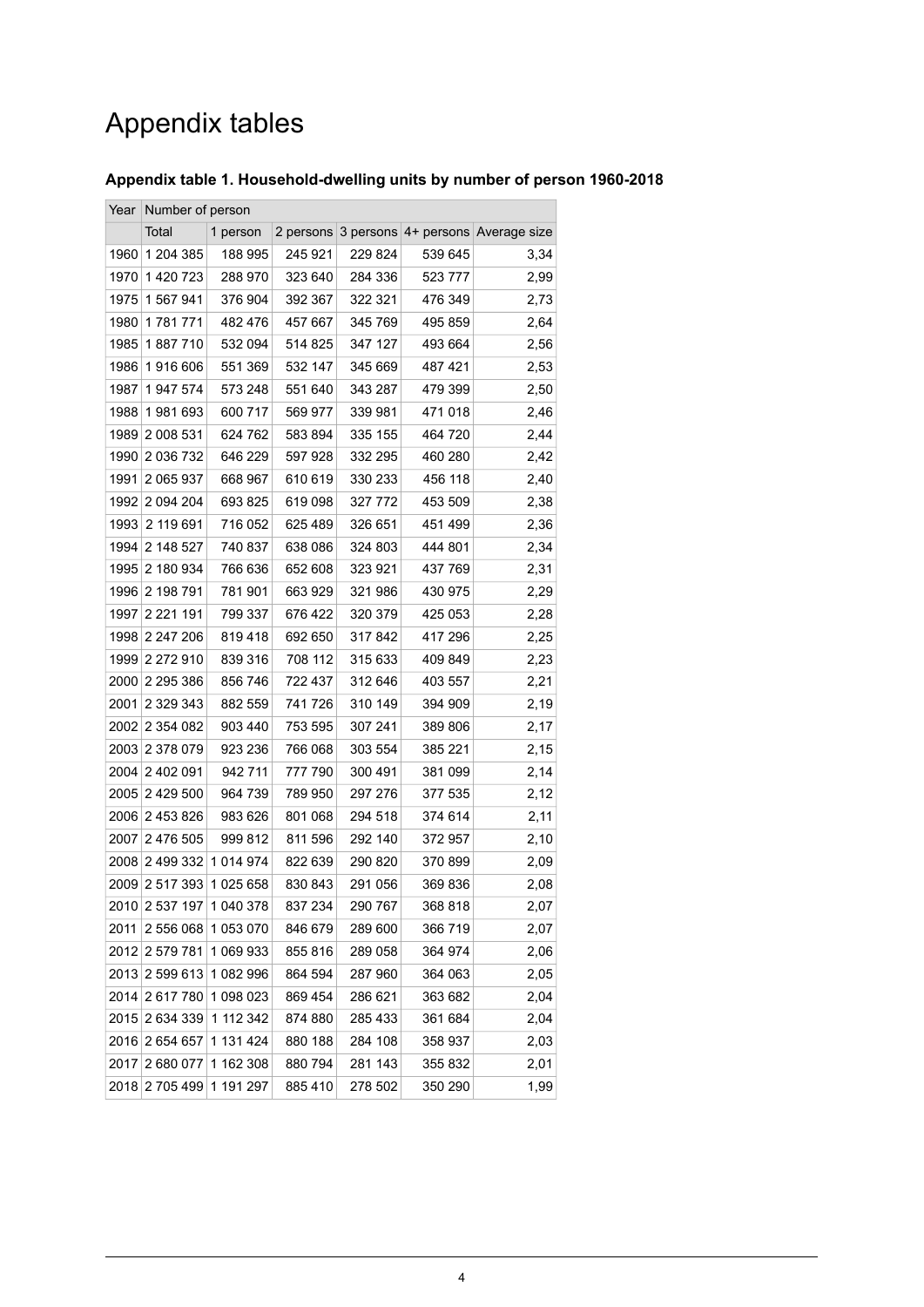|      |      |       |      |      |      | Buildings total Detached houses Attached houses Blocks of flats Other buildings Floorarea per person |
|------|------|-------|------|------|------|------------------------------------------------------------------------------------------------------|
| 1970 | 60,0 | 66,0  | 73,0 | 51,0 | 54,0 | 18,9                                                                                                 |
| 1980 | 69,3 | 83,6  | 71,7 | 54,8 | 55,5 | 26,3                                                                                                 |
| 1985 | 73,9 | 92,8  | 72,0 | 56,3 | 59,1 | 28,9                                                                                                 |
| 1988 | 73,8 | 93,8  | 70,8 | 55,8 | 60,3 | 30,5                                                                                                 |
| 1989 | 74,2 | 94,9  | 70,5 | 55,8 | 60,2 | 31,0                                                                                                 |
| 1990 | 74,4 | 95,3  | 70,2 | 55,8 | 59,7 | 31,4                                                                                                 |
| 1991 | 74,8 | 96,6  | 70,1 | 55,8 | 59,6 | 31,9                                                                                                 |
| 1992 | 74,8 | 97,1  | 70,1 | 55,8 | 56,9 | 32,3                                                                                                 |
| 1993 | 75,1 | 98,0  | 70,1 | 55,9 | 56,5 | 32,7                                                                                                 |
| 1994 | 75,3 | 98,7  | 70,1 | 55,9 | 56,5 | 33,0                                                                                                 |
| 1995 | 75,5 | 99,2  | 70,1 | 55,9 | 56,7 | 33,4                                                                                                 |
| 1996 | 75,7 | 99,7  | 70,2 | 56,0 | 59,0 | 33,7                                                                                                 |
| 1997 | 75,8 | 100,1 | 70,2 | 56,0 | 58,6 | 34,1                                                                                                 |
| 1998 | 76,0 | 100,6 | 70,3 | 56,0 | 59,0 | 34,5                                                                                                 |
| 1999 | 76,5 | 101,1 | 70,7 | 56,1 | 60,4 | 34,9                                                                                                 |
| 2000 | 76,5 | 101,9 | 70,0 | 56,1 | 59,8 | 35,3                                                                                                 |
| 2001 | 76,8 | 102,6 | 70,1 | 56,1 | 61,2 | 35,8                                                                                                 |
| 2002 | 77,0 | 103,5 | 70,2 | 56,2 | 59,9 | 36,3                                                                                                 |
| 2003 | 77,3 | 104,1 | 70,3 | 56,2 | 59,7 | 36,7                                                                                                 |
| 2004 | 77,6 | 104,9 | 70,4 | 56,2 | 59,6 | 37,2                                                                                                 |
| 2005 | 78,1 | 105,3 | 70,6 | 56,2 | 59,2 | 37,5                                                                                                 |
| 2006 | 78,4 | 106,5 | 70,7 | 56,3 | 60,4 | 38,0                                                                                                 |
| 2007 | 78,8 | 107,1 | 70,9 | 56,4 | 60,6 | 38,3                                                                                                 |
| 2008 | 79,1 | 107,8 | 71,0 | 56,4 | 60,8 | 38,6                                                                                                 |
| 2009 | 79,4 | 108,0 | 71,1 | 56,5 | 60,9 | 38,9                                                                                                 |
| 2010 | 79,5 | 108,4 | 71,2 | 56,5 | 60,7 | 39,1                                                                                                 |
| 2011 | 79,8 | 109,0 | 71,2 | 56,5 | 61,2 | 39,4                                                                                                 |
| 2012 | 79,9 | 109,5 | 71,3 | 56,5 | 61,1 | 39,6                                                                                                 |
| 2013 | 79,9 | 109,9 | 71,3 | 56,5 | 60,6 | 39,8                                                                                                 |
| 2014 | 80,0 | 110,8 | 71,3 | 56,4 | 60,7 | 39,9                                                                                                 |
| 2015 | 80,0 | 111,0 | 71,3 | 56,4 | 60,8 | 40,1                                                                                                 |
| 2016 | 79,9 | 111,5 | 71,4 | 56,3 | 60,6 | 40,3                                                                                                 |
| 2017 | 79,8 | 111,8 | 71,4 | 56,1 | 60,4 | 40,5                                                                                                 |
| 2018 | 79,5 | 112,0 | 71,4 | 55,8 | 60,6 | 40,8                                                                                                 |

### **Appendix table 2. Floorarea per dwelling by type of building 1970-2018, whole dwellingstock**